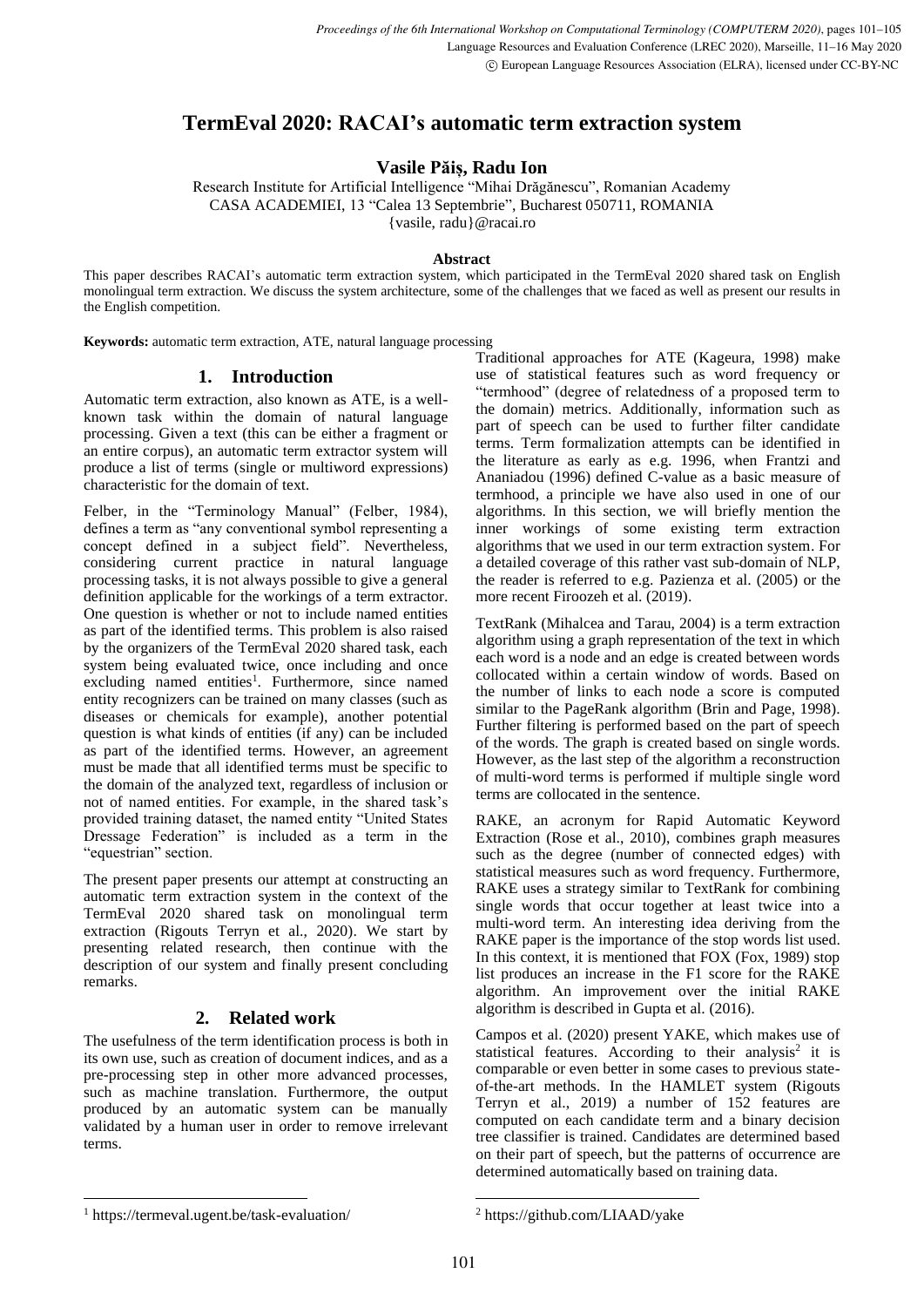#### **3. Dataset and basic processing**

The dataset proposed for the TermEval task is described in detail in the task paper (Rigouts Terryn et al., 2020). However, several aspects must be mentioned. It is comprised of 4 domains: wind energy ('wind'), corruption ('corp'), horse dressage ('equi') and heart failure ('hf'). The first 3 domains were provided with annotations for training purposes, while the heart failure domain was used for testing. All the domains were made available in English, French and Dutch.

For the purposes of our experiments, we focused on the English version of the corpus. However, we tried to keep our algorithms independent of the actual language being used. Towards this end, we used only resources normally available for many languages, such as annotations and stop words, and did not create any rules or patterns specific to the English language.

One of the primary processing operations was to annotate the corpus with part-of-speech and lemma information. For this purpose, we used Stanford CoreNLP (Manning et al., 2014). Furthermore, we precomputed statistical indicators based on the corpus, such as n-gram frequency, document frequency and letters used (in some cases terms contained non-English letters). Statistics were computed for both the corpus and the provided training annotations.

Unfortunately, the corpus is not balanced with respect to the different domains. Therefore, some statistical indicators may be less meaningful. For example, the corruption part of the corpus contains 12 annotated texts with an additional 12 texts provided without annotations. However, the equestrianism part contains 34 annotated text files and 55 unannotated documents. Furthermore, the evaluation section on heart failure contains 190 files. This seems to suggest that indicators like document frequency (the number of documents containing a certain word/expression) may be more meaningful for certain sections and less meaningful for others.

More statistics regarding the English domains of the corpus are presented in Table 1.

|                        | equ <sub>1</sub> | corp | wind  | hf   |
|------------------------|------------------|------|-------|------|
| <b>Annotated files</b> | 34               | 12   |       | 190  |
| Unannotated files      | 55               | 12.  | 33    |      |
| Unique<br>lowercase    | 6854             | 7958 | 21591 | 6092 |
| tokens                 |                  |      |       |      |
| Terms (without NE)     | 1155             | 927  | 1091  | 2361 |
| Terms (with NE)        | 1575             | 1174 | 1534  | 2585 |

Table 1: Statistics regarding the English sections of the corpus

One of the characteristics specific only to the wind energy section of the corpus is the presence of mathematical formulas in some of the files. We could not identify an easy way to automatically remove them and did not want to manually perform this action. For example, "CP" is considered a term and it also appears in some formulas. Furthermore, there are lines of text presumably between formulas which look similar to a formula, like "CP ,max CT CTr" or full lines of text containing embedded formulas. Even more, the term "PCO2", indicated in the gold annotations, seems to only appear inside a formula  $("PCO2 = TCO2 - HCO2 PCO2")$ . Therefore, in order to

avoid removal of potentially useful portions of text, the files were used as they were provided.

Given these discrepancies between the different domain sub-corpora, it was our assumption, from the beginning, that different algorithms will obtain different results on each of the domains. Therefore, we started first by analyzing the results provided by known algorithms on the training parts of the corpus. These results are presented in Tables 2, 3, 4 and are compared against the provided annotations with named entities included. In these tables, the algorithm with the best F1 score in each section is marked in bold. The "1W" specification besides an algorithm denotes the score for single word terms.

In accordance with our previous observation, because of the imbalances between the different sections of the corpus, from Table 2 it can easily be seen that most of the algorithms perform better on the "equi" section and worse on the other sections. In some cases, there are even extreme differences. For example, the YAKE implementation gives on multi-word expressions an F1 score of 22.3 on the "equi" section and only 5.94 on the "wind" section. This is improved for single word expressions with 12% on the "equi" section and less then 3% for the other sections.

|                                                   | $P\%$                                | R%    | F1%               |
|---------------------------------------------------|--------------------------------------|-------|-------------------|
| <b>TFIDF 1W</b>                                   | 27.80                                | 26.70 | 27.24             |
| <b>TFIDF</b>                                      | 10.63                                | 19.30 | 13.71             |
| <b>RAKE 1W</b>                                    | 20.43                                | 69.23 | 31.55             |
| <b>RAKE</b>                                       | 15.39                                | 65.97 | 24.95             |
| YAKE 1W                                           | 39.31                                | 31.00 | 34.66             |
| YAKE                                              | 18.39                                | 28.32 | 22.30             |
| <b>TRANK 1W</b>                                   | 29.21                                | 42.76 | 34.71             |
| <b>TRANK</b>                                      | 26.86                                | 25.27 | 26.04             |
| . .<br>$\mathbf{m}$ 11 $\mathbf{a}$<br>$\sqrt{ }$ | $\mathbf{r}$<br>$11 \quad \text{m1}$ |       | $\epsilon$<br>. 1 |

Table 2: Precision, Recall, F1 measures for tested algorithms on the "equi" section

|                                                                              | $P\%$                   | R%               | F1%                                                 |
|------------------------------------------------------------------------------|-------------------------|------------------|-----------------------------------------------------|
| <b>TFIDF 1W</b>                                                              | 16.02                   | 27.29            | 20.19                                               |
| <b>TFIDF</b>                                                                 | 7.81                    | 18.65            | 11.01                                               |
| <b>RAKE 1W</b>                                                               | 16.80                   | 75.30            | 27.47                                               |
| <b>RAKE</b>                                                                  | 12.95                   | 65.08            | 21.60                                               |
| YAKE 1W                                                                      | 30.94                   | 8.57             | 13.42                                               |
| YAKE                                                                         | 11.81                   | 9.88             | 10.76                                               |
| <b>TRANK 1W</b>                                                              | 17.67                   | 39.24            | 24.37                                               |
| <b>TRANK</b>                                                                 | 17.05                   | 18.40            | 17.70                                               |
| $T_{\rm b}1.1.02$<br>$\mathbf{D}_{\text{max}}$ and $\mathbf{L}_{\text{max}}$ | <b>171</b><br>$D = -11$ | --- - - ------ - | $\mathbf{r}_{\text{max}}$ $\mathbf{r}_{\text{max}}$ |

|  | Table 3: Precision, Recall, F1 measures for tested |  |  |  |
|--|----------------------------------------------------|--|--|--|
|  | algorithms on the "corp" section                   |  |  |  |

|                 | $P\%$ | R%    | F1%   |
|-----------------|-------|-------|-------|
| <b>TFIDF 1W</b> | 17.30 | 19.96 | 18.54 |
| <b>TFIDF</b>    | 13.18 | 11.60 | 12.34 |
| <b>RAKE 1W</b>  | 13.62 | 58.13 | 22.07 |
| <b>RAKE</b>     | 13.90 | 63.17 | 22.79 |
| YAKE 1W         | 64.29 | 3.18  | 6.06  |
| YAKE            | 12.37 | 3.91  | 5.94  |
| <b>TRANK 1W</b> | 14.57 | 34.81 | 20.54 |
| TRANK           | 14.11 | 13.62 | 13.86 |

Table 4: Precision, Recall, F1 measures for tested algorithms on the "wind" section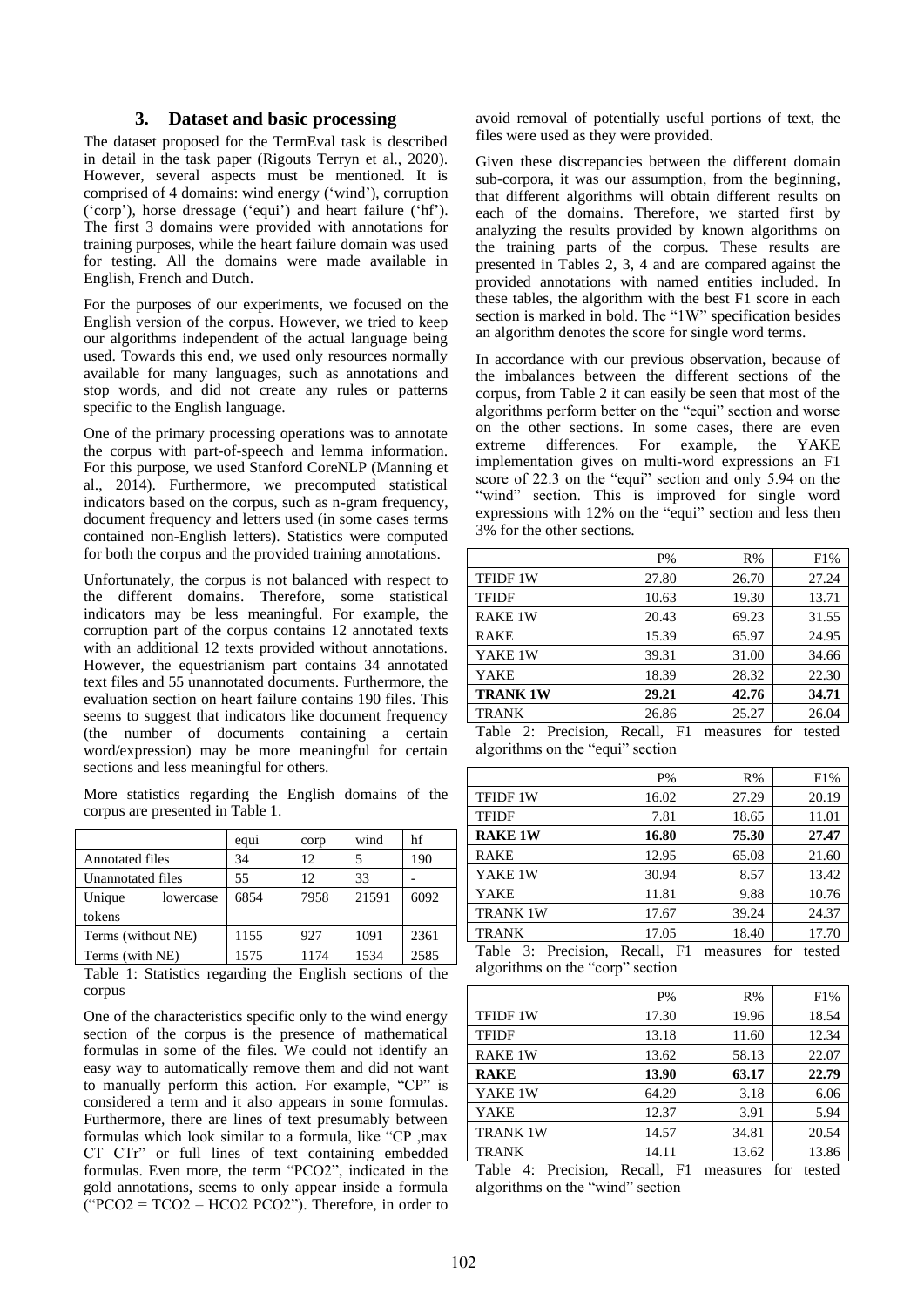#### **4. System Architecture**

Looking at the above tables, two observations can be made: a) no single system performs best on all three sections; b) systems tend to balance precision and recall, but in extreme cases they prefer either precision (for example the YAKE method in "corp" and "wind" sections) or recall (for example the RAKE method).

A first idea that we explored was to implement a voting mechanism between the systems. However, the results presented only slight improvements. Without a complete and in-depth analysis, we concluded that each system was good at identifying certain terms (based on their pattern of occurrence) but performing badly for other terms. Therefore, we decided to extend the basic system and implement additional algorithms that would try to complement and extend the previous ones, by using new methods and finally use the same voting mechanism.

The first algorithm, PLEARN (from "pattern learn") is trying to identify patterns based on statistics computed on the train set annotations and their appearance in context. We used the following features: letters accepted in annotations (for example there is no term using ","), stop words accepted at start or end of a term (for example there is no term starting or ending with "and"), stop words accepted inside multi word terms, stop words accepted before or after a term (for example "and" usually is not contained within a term but rather it separates two distinct terms, thus appearing before or after a term), suffixes of words other than stop words present in terms (usually we tend to find nouns as terms, but we tried not to impose this condition, thus we only checked the suffixes of words).

For the purpose of the algorithm, all information was extracted automatically from the training set and no manual conditions or word lists were created. One immediate problem with the algorithm is that the training set did not provide the actual position of the term. Therefore, if the same word or multi-word expression was used both as term and as a non-term then the feature extraction part was not able to identify this case. Nevertheless, the algorithm was able to produce the good recall that we were expecting, presented in Table 5.

|                     | $P\%$ | R%    | F1%   |
|---------------------|-------|-------|-------|
| Equi 1W             | 21.28 | 87.56 | 34.24 |
| Equi                | 7.96  | 86.22 | 14.57 |
| Corp <sub>1</sub> W | 15.61 | 91.43 | 26.66 |
| Corp                | 4.85  | 89.86 | 9.19  |
| Wind 1W             | 13.37 | 89.93 | 23.28 |
| Wind                | 5.53  | 88.33 | 10.41 |

Table 5: Precision, Recall, F1 measures for the PLEARN algorithm on the training parts of the corpus

A second algorithm used a clustering approach, thus we'll refer to it as "CLUS" for the purposes of this paper. In this case we worked under the assumption that terms belonging to a particular domain will tend to cluster together because they will be related in meaning. In order to model this relation, we represented the words using word embeddings and used the cosine distance. For the clustering algorithm, we implemented a DBSCAN algorithm (Ester et al., 1996).

The input for the clustering algorithm was composed of the terms identified by the PLEARN algorithm. From these terms we kept only the single word terms. Furthermore, we decided to use an approach similar to the one used in TextRank to compose at the end multi-word terms based on the colocation of single word terms. This last operation was done in a post-processing step.

For the word embedding representation we considered necessary to use a model trained on a large enough corpus to allow for words to be used in different domains, including those of interest for this work. Therefore, we decided to use a word embeddings model trained on the Open American National Corpus (Ide, 2008). Furthermore, due to the relatively short time available for the task participation, we decided to use a pre-trained model<sup>3</sup>. Results are given in Table 6.

This algorithm already has a much better F1 score for single word terms then all the other algorithms tested. In the case of the "wind" section the F1 score is almost double (45.02%) then the best previous result (22.79%).

|                    | $P\%$ | R%    | F1%   |
|--------------------|-------|-------|-------|
| Equi 1W            | 42.37 | 48.98 | 45.44 |
| Equi               | 32.58 | 33.97 | 33.26 |
| Corp <sub>1W</sub> | 44.14 | 28.49 | 34.62 |
| Corp               | 36.46 | 12.27 | 18.36 |
| Wind 1W            | 40.71 | 50.35 | 45.02 |
| Wind               | 36.45 | 21.58 | 27.11 |

Table 6: Precision, Recall, F1 measures for the CLUS algorithm on the training parts of the corpus

Since the CLUS algorithm works on single word terms and only in the post-processing step combines them to create multi-word terms, we decided to work on a third algorithm that would work directly with multi-word expression candidates.

The third (and last) algorithm that we developed is called WEMBF (word embeddings filtered) and, as its name implies, uses the word embeddings vector representation of words to measure the termhood of each word. The algorithm executes the following steps:

1) Tokenizes and POS tags all text files of the specified domain of the corpus, using the NLTK Python library (Bird et al., 2009);

2) Extracts all NPs from the domain sub-corpus, using simple prenominal-nominal patterns, including all prepositional phrases headed by the preposition 'of', which are almost always attached to the previous NP. Furthermore, it deletes any determiners that start NPs and removes URLs, emails, numbers and other entities considered to be irrelevant for the term extraction task;

3) For each content word (i.e. nouns, adjectives, adverbs and verbs) of each NP, computes a cosine distance between two word embeddings vectors. The first vector is obtained from training on a "general"-domain corpus containing news, literature, sports, etc., being careful *not to include* texts from the domain of interest. The second vector is obtained from training only on the domain of interest (e.g. 'wind');

<sup>3</sup> https://data.world/jaredfern/oanc-word-embeddings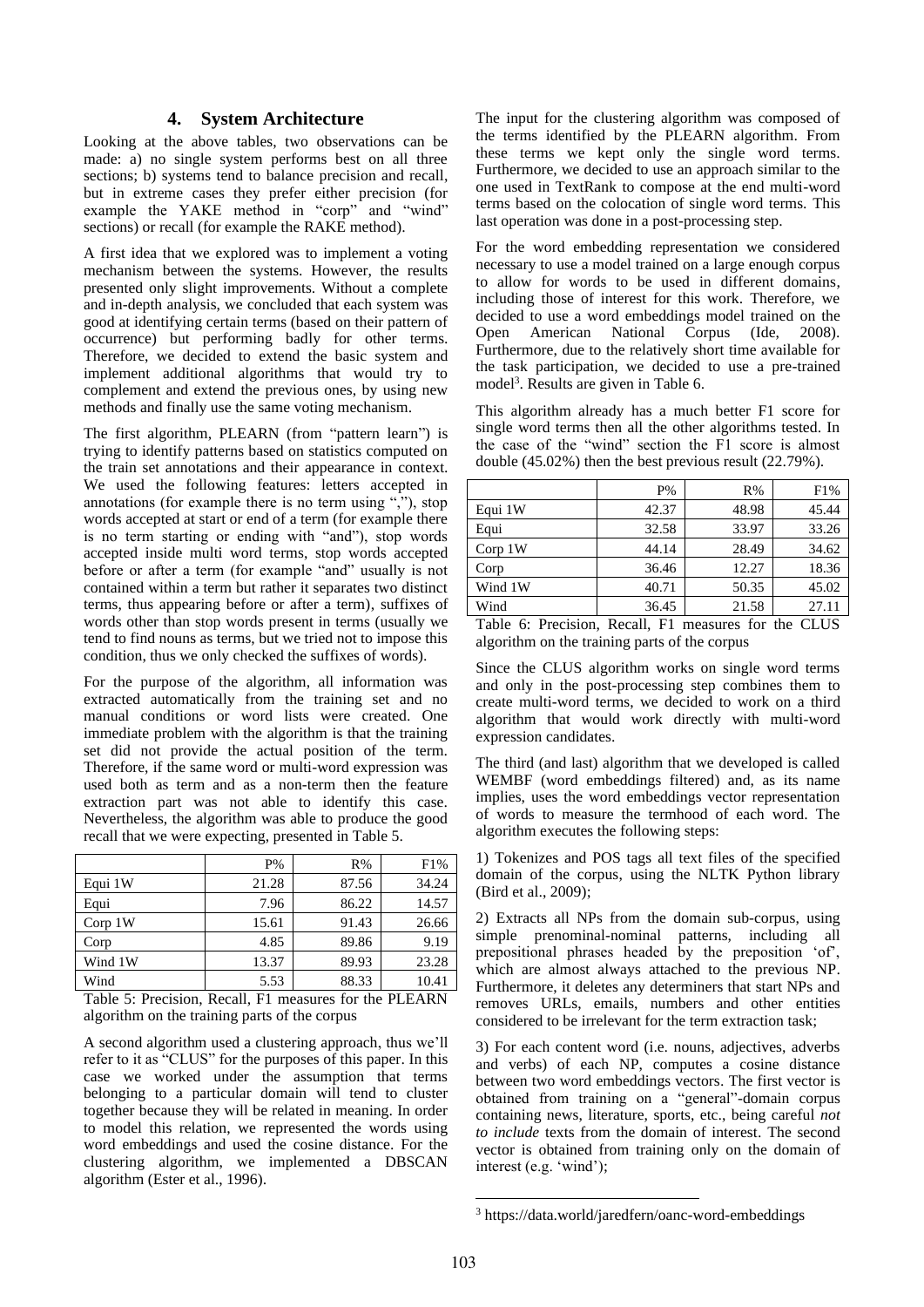4) Score each NP by averaging the previously computed cosine distance of its member content words.

Step 4 of the WEMBF algorithm gives us a preliminary term list on the assumption that the larger the cosine distance of the general and domain word embeddings vectors is, the more likely is that the word is a term in the domain of interest. However, the obtained list contains too many NPs which makes it perform poorly in terms of precision. Thus, we decided to remove some term NPs from this initial list, using the following filters:

a) Only keep NPs which appear (are embedded) in other NPs from the preliminary term list (Frantzi and Ananiadou, 1996). The number of occurrences (in other NPs) is kept for each surviving NP to be rescored later;

b) Remove all single-word terms that appear as head nouns in other NPs on the assumption that if they can be modified, they are too general to be kept as terms.

The termhood score of each NP in the final list is modified by multiplying the following indicators: the original score of the NP, the number of words in the NP, the number of NPs in which this NP appeared.

Thus, if an NP has more words, it appeared in many other NPs and its average cosine distance (between the general domain and the domain of interest) of its member content words is higher, the NP is more likely to be a term.

Results of the WEMBF term extraction algorithm are given in Table 8.

|                    | $P\%$ | R%    | F1%   |
|--------------------|-------|-------|-------|
| Equi 1W            | 30.48 | 41.06 | 34.99 |
| Equi               | 32.83 | 31.49 | 32.15 |
| Corp <sub>1W</sub> | 15.42 | 52.79 | 23.86 |
| Corp               | 16.50 | 36.80 | 22.78 |
| Wind 1W            | 7.72  | 52.65 | 13.47 |
| Wind               | 8.97  | 38.72 | 14.56 |

Table 8. Precision, Recall, F1 measures for the WEMBF algorithm on the training parts of the corpus

The WEMBF algorithm has a performance similar to the PLEARN algorithm for single words, even though with a more balanced precision and recall, but better performance for multi-word terms.

The final step in our approach was to construct an ensemble module that takes the annotations from different algorithms and combines them together via a voting scheme. This is presented schematically in Figure 1.



Figure 1. RACAI's term extraction system architecture that participated in TermEval 2020

Each algorithm is fed into the voting module, having one vote for the final result. An exception is in the case of PLEARN and CLUS algorithms which are linked together and thus constitute a single vote.

#### **5. System evaluation**

Once the test set annotations were released, we were able to evaluate our system, including all the other algorithms on the final data. When comparing this information with results based on the different training sections, we must keep in mind the peculiarities of each section of the corpus, as presented in Table 1 above. Evaluation results on the "heart failure" section are presented in Table 9.

Our CLUS algorithm performed best on the single word terms giving an F1 score of 53.48 with balanced precision and recall. Furthermore, the PLEARN algorithm produced the best recall, which was to be expected since it was designed especially for this purpose. However, the final algorithm with the combination of all of them did perform better on the multi-word terms, this being reflected in the final F1 score.

|                           | $P\%$         | R%             | F1%       |
|---------------------------|---------------|----------------|-----------|
| TFIDF 1W                  | 23.22         | 24.27          | 23.74     |
| <b>TFIDF</b>              | 12.57         | 15.67          | 13.95     |
| RAKE 1W                   | 29.79         | 58.29          | 39.43     |
| <b>RAKE</b>               | 19.48         | 58.88          | 29.27     |
| YAKE 1W                   | 28.93         | 62.22          | 39.50     |
| YAKE                      | 11.11         | 54.89          | 18.47     |
| <b>TRANK 1W</b>           | 32.72         | 42.39          | 36.93     |
| <b>TRANK</b>              | 28.93         | 22.28          | 25.17     |
| PLEARN 1W                 | 24.53         | 90.94          | 38.64     |
| <b>PLEARN</b>             | 6.45          | 87.12          | 12.02     |
| <b>CLUS 1W</b>            | 49.11         | 58.72          | 53.48     |
| <b>CLUS</b>               | 41.17         | 35.82          | 38.31     |
| WEMBF 1W                  | 38.32         | 32.82          | 35.36     |
| WEMBF                     | 38.98         | 20.74          | 27.07     |
| <b>FINAL 1W</b>           | 42.20         | 67.95          | 52.06     |
| <b>FINAL</b>              | 42.40         | 40.27          | 41.31     |
| Table<br>9.<br>Precision, | Recall.<br>F1 | of<br>measures | different |

algorithms on the evaluation set ("heart failure").

#### **6. Conclusions and future work**

This paper presented our system proposal<sup>4</sup> for the TermEval 2020 shared task. We started by investigating the performance of existing algorithms. Then went on and created three new algorithms: PLEARN, CLUS and WEMBF as described in section 4. Finally, we constructed an ensemble module, based on voting, which combined the results of all the algorithms in order to produce the final results. Evaluation on the "heart failure" dataset is presented in Table 9 above.

The approach behind the ACTER dataset, of building a term annotated corpus in multiple languages is very interesting and it was extremely helpful for building our automatic term extractor system. It is our hope that this or

<sup>4</sup> https://github.com/racai-ai/TermEval2020